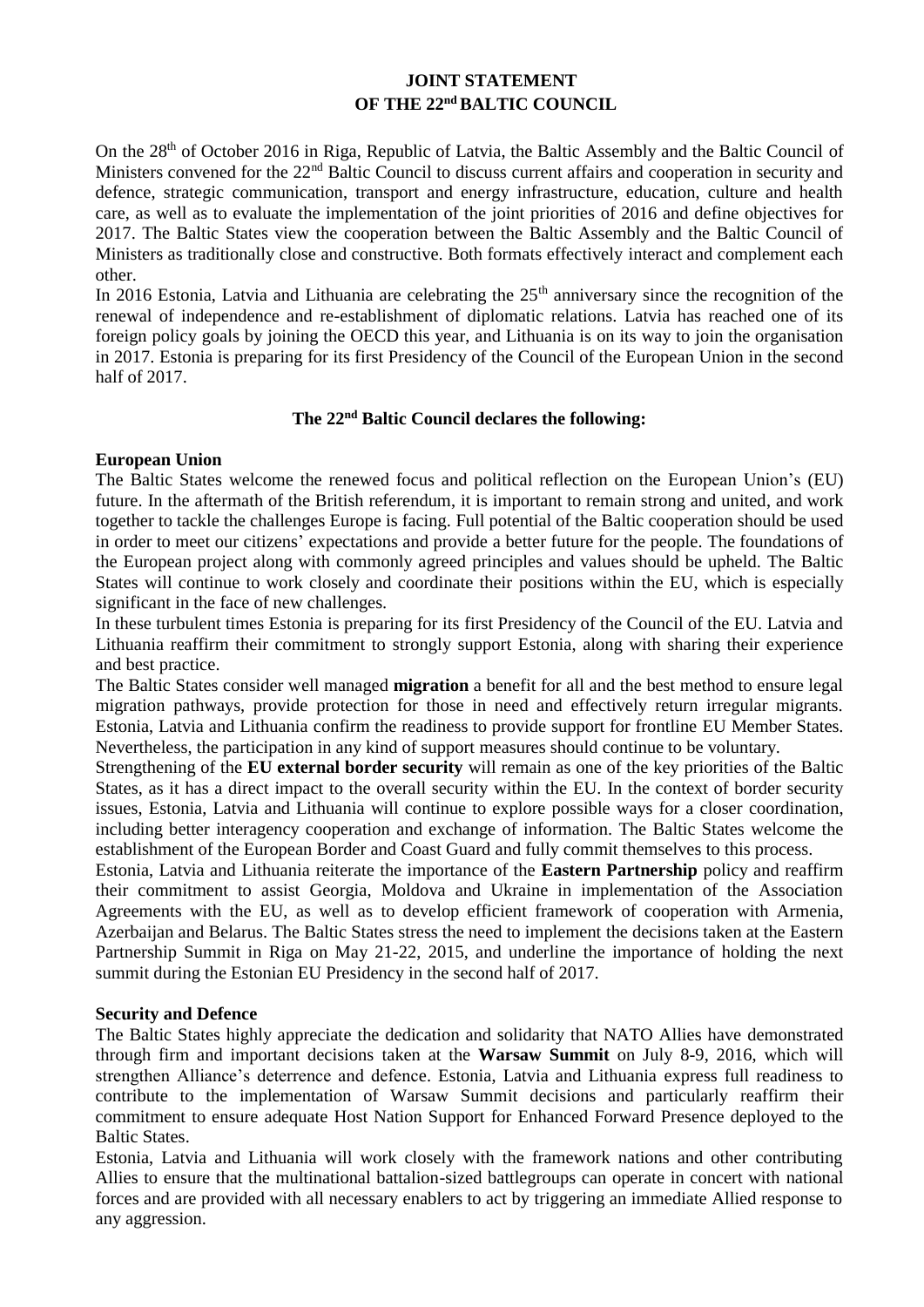Building on the commitments made at the Warsaw Summit to invest in robust, flexible and interoperable military capabilities and strengthen national resilience, the Baltic States will uphold the Defence Investment Pledge and explore ways to reinforce and deepen defence cooperation which would maximise our efforts.

The U.S. presence remains the main key for security and stability in the region. The Baltic States will stay focused on U.S. security assistance and deterrence measures as part of NATO's approach to regional security.

Estonia, Latvia and Lithuania strongly condemn **terrorism** in any form of its manifestation. In parallel to the ongoing work within the United Nations, the EU and other international forums, the Baltic States are committed to further enhance the trilateral cooperation in the field of information sharing and exchange of best practice in order to prevent radicalisation, violent extremism and terrorism and to ensure security for the whole community.

The Baltic States view **Russia's aggression in Ukraine** as a matter of great concern and regret that there have been no considerable developments with regard to implementation of the Minsk Agreements. Estonia, Latvia and Lithuania will continue to support all measures taken by the OSCE, the EU and NATO demanding Russia to play an active role in implementing its international commitments. The Baltic States urge Russia to engage constructively in finding sound and sustainable solution to this conflict, including ending the illegal annexation of Crimea.

The Baltic States reaffirm their commitment to prevent and fight **cyber threats** and welcome the declaration of cyber as a separate domain at the Warsaw Summit. The Baltic States welcome the signing of the trilateral Memorandum of Understanding on Cooperation in Cyber Security on November 4, 2015, and support the ongoing process of coordination of cyber security measures in the form of annual expert consultations and exercises. On March 29-30, 2016, the 8<sup>th</sup> Baltic Cyber Security Coordination Meeting took place in Tallinn, during which the implementation of National Cyber Security Strategies was discussed amongst other issues. The Baltic States also welcome the efforts of the Baltic States' Cyber Guard volunteers, as well as appreciate the valuable work in research, training and exercises at the NATO Cooperative Cyber Defence Centre of Excellence in Tallinn.

#### **Strategic Communication**

Estonia, Latvia and Lithuania praise the common understanding not only in the Baltic States, but in the whole EU and NATO towards the necessity to strengthen common strategic communication capabilities. The Baltic States stress the crucial need for continuous cooperation in dealing with targeted Russian information operations against the transatlantic community, Nordic-Baltic region and our societies, spread of Russian propaganda and disinformation campaigns. Estonia, Latvia and Lithuania welcome the inclusion of strategic communication as one of the core elements in joint military exercises. The Baltic States fully support work of the NATO Strategic Communication Centre of Excellence in Riga and the EU East Strategic Communication Team in Brussels. The Baltic States also mark the importance of the high-level conference "Security in the Baltic Region: Current Developments and the Way Ahead" on May 13, 2016, in Riga, which was jointly organised by the Baltic Assembly and the Baltic Council of Ministers. Besides being a successful event in terms of addressing the current issue of strategic communication, it also serves as a good example of fruitful cooperation between the legislative and executive bodies of the Baltic States.

#### **Media**

Estonia, Latvia and Lithuania confirm the readiness to promote initiatives that encourage the media to offer high quality, responsible, reliable and independent journalism to the public. The Baltic States are exchanging experience in the development of media literacy. In particular, the Baltic States will continue to work together to explore the best ways how to reach out to those parts of society which are not easy to access due to language barrier and different consumption of media content. Estonia, Latvia and Lithuania welcome the establishment of the Baltic Centre for Media Excellence in Riga, which is a clearinghouse for journalism training and a facilitator of professional dialogue in the Baltic region and beyond.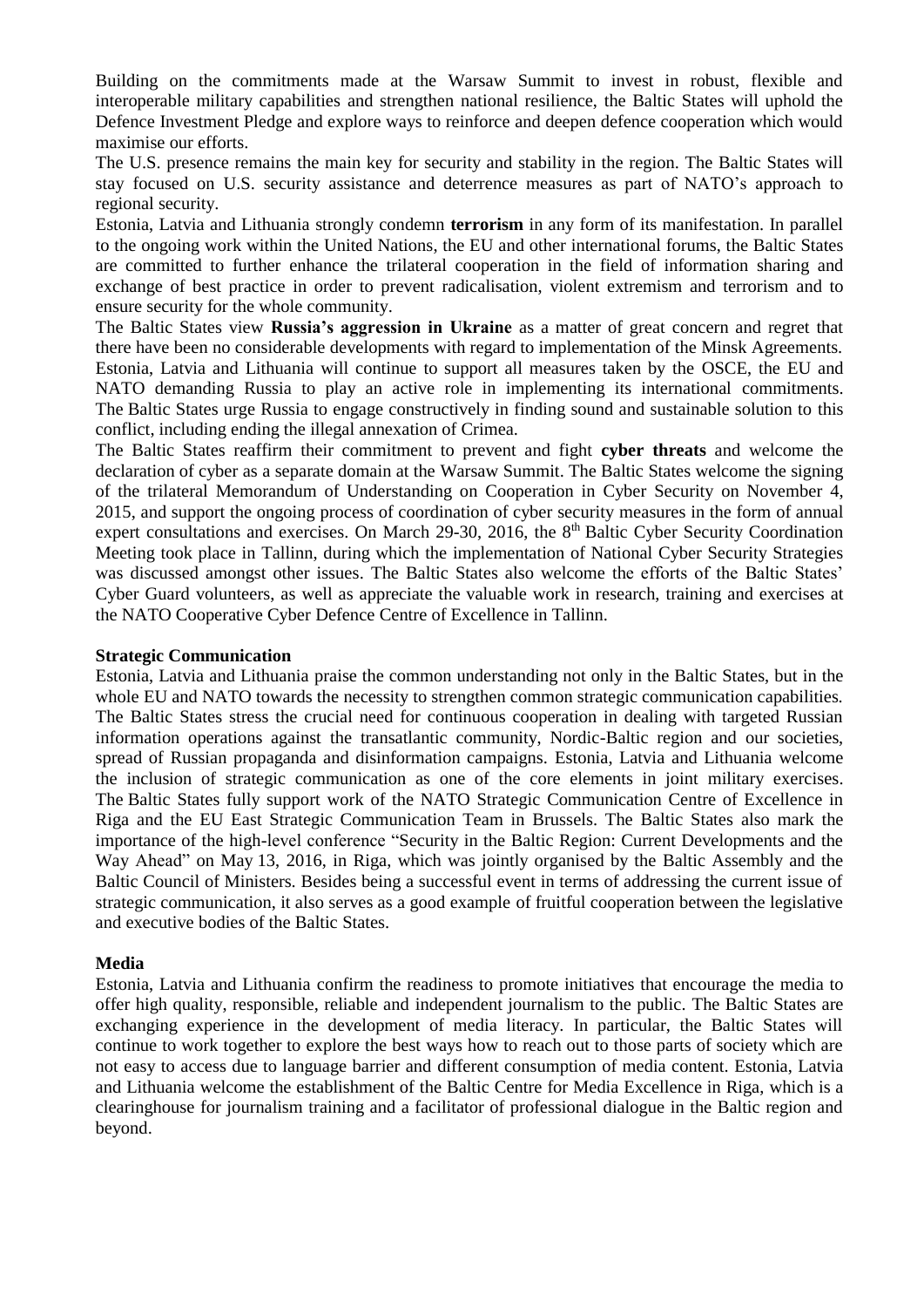### **Energy Security**

The Baltic States will continue to work closely together to develop an integrated and well-functioning regional energy market and strengthen energy security, which is one of the top priorities, especially considering the EU's dependence on external natural gas suppliers and the existing geopolitical risks.

Estonia, Latvia and Lithuania are committed to choose the best solution for the synchronisation of Baltic States' electricity networks with the European network according to the planned schedule of the BEMIP high-level-group agenda, while taking into account the results of Joint Research Centre study on the Baltic States' synchronisation alternatives with the European network, as well as interests of all involved parties. The Baltic States agree that it is very important to ensure that the necessary nuclear safety and environmental requirements are met in all Nuclear Power Plant (NPP) projects without exception, including in Ostrovets NPP. Due to different market structures, as well as environmental and nuclear safety standards of the EU and third countries, the Baltic States recognise the need to work towards the creation of a level-playing field in electricity trade vis-à-vis third countries and to find an optimal solution that meets concerns of everyone involved. The electricity interconnections Estlink 1 and Estlink 2 between Estonia and Finland, LitPol Link1 between Lithuania and Poland and NordBalt power link between Lithuania and Sweden are already contributing to the regional security of supply and integration of the Baltic States to the European market.

The Baltic States stress the need for a timely implementation of gas infrastructure projects such as the gas interconnections between Lithuania and Poland (GIPL) and Estonia and Finland (Balticconnector), as well as timely modernisation of Inčukalns underground gas storage, which together with the operational liquid natural gas (LNG) terminal in Klaipėda are the key elements of open and competitive regional gas market. The Baltic States see these projects of crucial importance for the development of regional gas market and security of supply, as well as physical integration of the Baltic States with the EU gas market. Estonia, Latvia and Lithuania will also seek the ways to explore the potential of regional cooperation in terms of renewable energy sources.

In the context of wider regional energy security the Baltic States reiterate that any new infrastructure objects should comply with the EU legislation and the objectives of the Energy Union, and note that the Nord Stream II project goes against the aims of the EU's policy on diversifying gas supply sources and enhancing energy security.

## **Rail Baltic/Rail Baltica**

Estonia, Latvia and Lithuania reiterate the strategic importance of re-establishing their railway connectivity with the European railway network, especially as part of the EU TEN-T North Sea – Baltic Core Network Corridor, thereby allowing the Baltic States to develop new, environmentally friendly solutions for passenger and freight mobility.

The Baltic States reconfirm their commitment to implement the *Rail Baltic/Rail Baltica* project and rapidly move forward in accordance with the set objectives and timeframe, thus ensuring continued EU support and funding at the highest permissible EU co-financing rates in the current and following EU multiannual financial frameworks.

Estonia, Latvia and Lithuania welcome the agreement on the Contracting Scheme laying practical foundations for a transparent, efficient and timely implementation of the *Rail Baltic/Rail Baltica* project. The Baltic States aim to develop and sign the Intergovernmental Agreement, thus strengthening the commitment to implement the project and ensure its functionality.

The Baltic States encourage Poland and Finland to continue active participation in the development of the North Sea – Baltic Sea TEN-T Corridor with the aim to improve connectivity and ensure efficient use of the *Rail Baltic/Rail Baltica* project.

#### **Education, Science and Culture**

Estonia, Latvia and Lithuania are committed to continue the close cooperation towards building a united higher education and science area of the Baltic States with an aim to boost the research excellence, innovations, investment and overall competitiveness of the region.

In 2015 the implementation of the Baltic Bonus program started in order to increase the success rate of the Baltic projects submitted for the Horizon 2020, as well as to encourage cooperation and raise the quality of projects among the Baltic researchers. The Baltic States are actively participating in the INTERREG project "Baltic Science Network" in order to further develop the Baltic research infrastructure mapping and joint strategies for scientific excellence, to align policies on widening